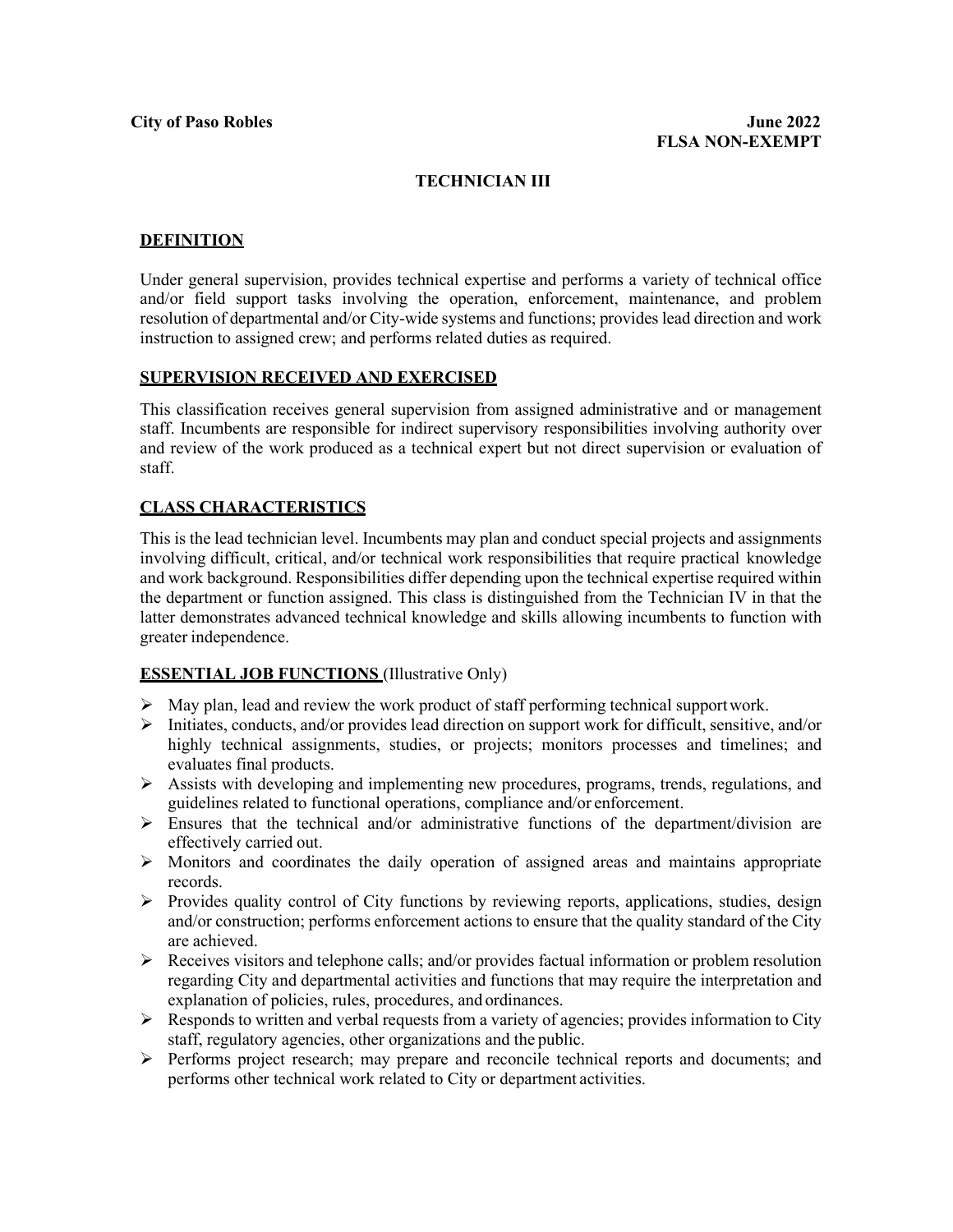Technician III

Page 2

- $\triangleright$  Checks and tabulates standard arithmetic or statistical data; may summarize such information and prepare periodic numerical reports.
- Operates standard office equipment, including job-related computer hardware and software applications, facsimile equipment and multi-line telephones; and may operate a two-way radio or other department-specific equipment.
- $\triangleright$  Develops, organizes and maintains various administrative, reference and follow-up files, records and databases; purges as required.
- $\triangleright$  Coordinates activities with and provides information to contractors and service suppliers.
- $\triangleright$  May prepare graphic displays including charts, maps, calendars, and related materials to effectively present data.
- $\triangleright$  May prepare agenda reports and various other commission, committee, and staff reports, resolutions, ordinances, and correspondence regarding assigned activities.
- $\triangleright$  May conduct inspections to evaluate compliance with City ordinances, state and federal governmental laws and other requirements; reports failures or operating difficulties and makes suggestions for correcting non-compliance.
- May operate, adjust and maintain mechanical or computer equipment to execute job-related responsibilities and to assure maximum efficiency of processes, standards, andregulations.
- $\triangleright$  May calculate, collect and account for fees and other monies collected using City ordinances and fee schedules.
- $\triangleright$  May secure and compare information regarding price, quality, availability and other pertinent data for material, supply and equipment purchases; analyzes and makes recommendations; ensures items are properly stored; updates inventory and generates inventory reports for reference.
- $\triangleright$  May coordinate special projects that vary depending on department to which assigned.
- $\triangleright$  Contributes to a positive work environment by participating in solutions to problems as they occur.
- $\triangleright$  Attends meetings, conferences, workshops, and training sessions and reviews publications and materials to become and remain current on principles, practices and new developments in assigned work areas.
- $\triangleright$  Performs other duties as assigned.

# **QUALIFICATIONS**

# **Knowledge of:**

- $\triangleright$  Federal, state, county, and City codes, regulations, policies, laws, rules, agreements, technical processes and procedures related to City and departmental activities.
- $\triangleright$  Standard office administrative practices and procedures, including the use of standard office equipment.
- $\triangleright$  Occupational safety and health rules and regulations.
- $\triangleright$  Computer applications related to the work, including word processing, database and spreadsheet applications.
- $\triangleright$  Records management principles and practices.
- $\triangleright$  Basic theories and methods associated with functional regulation and research.
- $\triangleright$  Business arithmetic and basic statistical techniques.
- $\triangleright$  Techniques for providing a high level of customer service to the public, representatives of other agencies, and City staff, in person and over the telephone.

# **Skill in:**

 $\triangleright$  Learning the functions and procedures for the department to which assigned.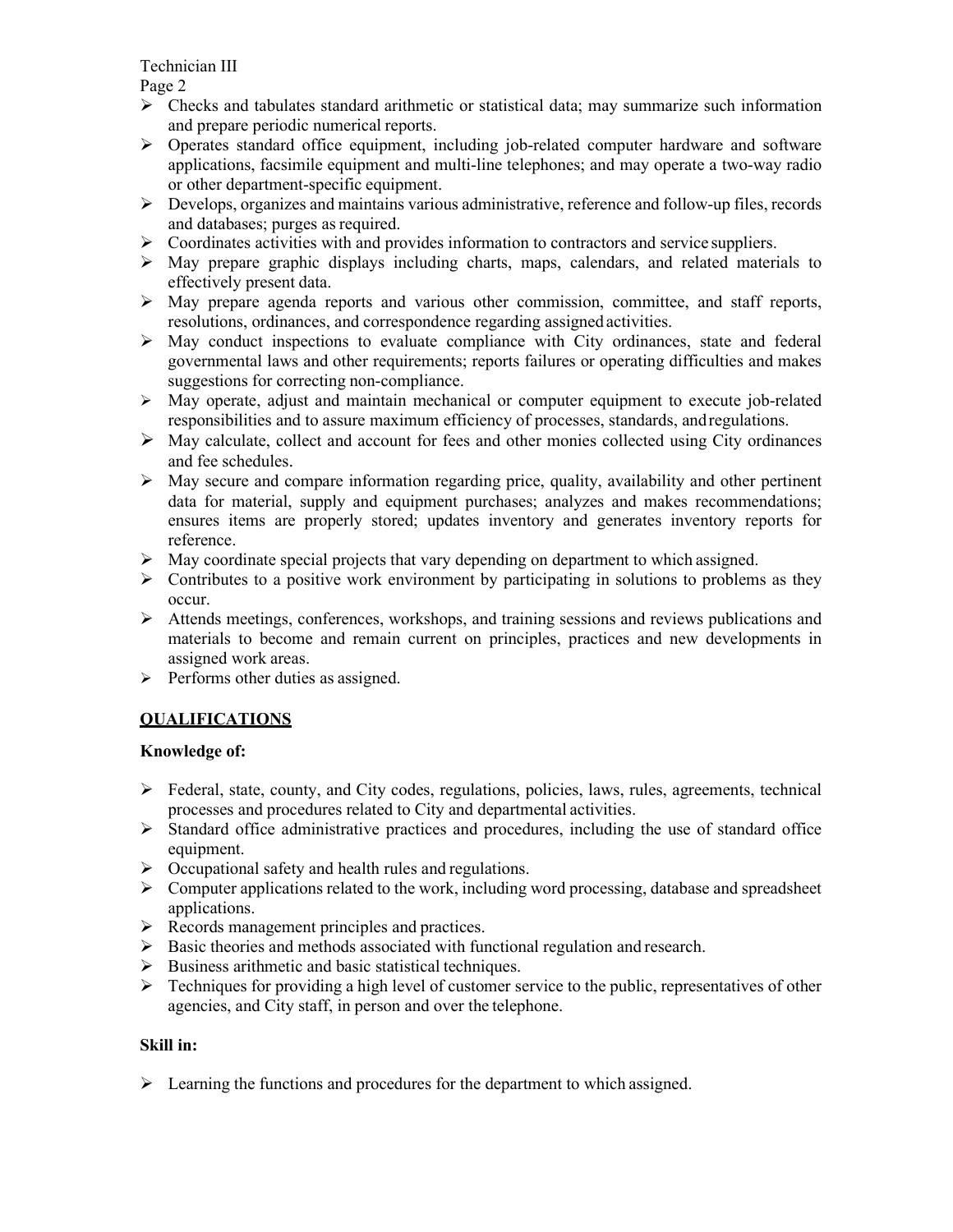Technician III Page 3

- $\triangleright$  Interpreting, applying, explaining, and implementing policies, procedures, technical processes, and computer applications related to the City, department, or organizational unit to which assigned.
- $\triangleright$  Collecting, compiling, analyzing and summarizing varied information, proposing and considering alternatives and reaching sound conclusions.
- $\triangleright$  Responding to and effectively prioritizing multiple phone calls, visitors and other requests for service.
- $\triangleright$  Compiling information from varied sources and preparing accurate records, reports, charts, graphs, maps, and bulletins.
- $\triangleright$  Composing correspondence, informational materials and reports independently or from brief instructions.
- $\triangleright$  Making accurate arithmetic and statistical calculations and projecting long-term changes.
- $\triangleright$  Using English effectively to communicate in person, over the telephone and in writing.
- $\triangleright$  Using initiative and independent judgment within established policy and procedural guidelines.
- $\triangleright$  Taking a proactive approach to customer service issues.
- Word processing and entering data into standard computer formats and producing correspondence and reports with speed and accuracy sufficient to perform assignedwork.
- $\triangleright$  Establishing and maintaining effective working relationships with those contacted in the course of the work.

#### **Education and Experience:**

Any combination of training and experience that would provide the required knowledge, skills and abilities is qualifying. A typical way to obtain the required qualifications would be:

Assistant Planner and Engineering Technician III: Equivalent to graduation from an accredited four-year college or university and one year of responsible experience in a related field.

Development Services Technician: Equivalent to an associate degree from an accredited college, university, or trade school in a field related to work assigned and four years of responsible experience in a related field.

All other Technician IIIs: Equivalent to graduation from high school and four years of responsible experience dealing with the public and working in an organization which will have provided knowledge of the departmental function to which assigned. Completion of 12 semester units from an accredited college, university or trade school in a field related to work assigned is desired.

Experience working in a public agency is desirable.

#### **Licenses and Certifications:**

Must possess a valid California Class C driver's license and have a satisfactory driving record.

Building Inspector: Must possess an International Code Council (ICC) Inspector certification within one year of appointment.

Development Services Technician: Must possess an International Code Council (ICC) Permit Technician certification within one year of appointment.

Engineering Technician III: Possession of an Engineer-In-Training or licensed land surveyor certificate is desirable.

Wastewater Treatment Plant Operator III: Requires the possession of or the ability to obtain a Grade III